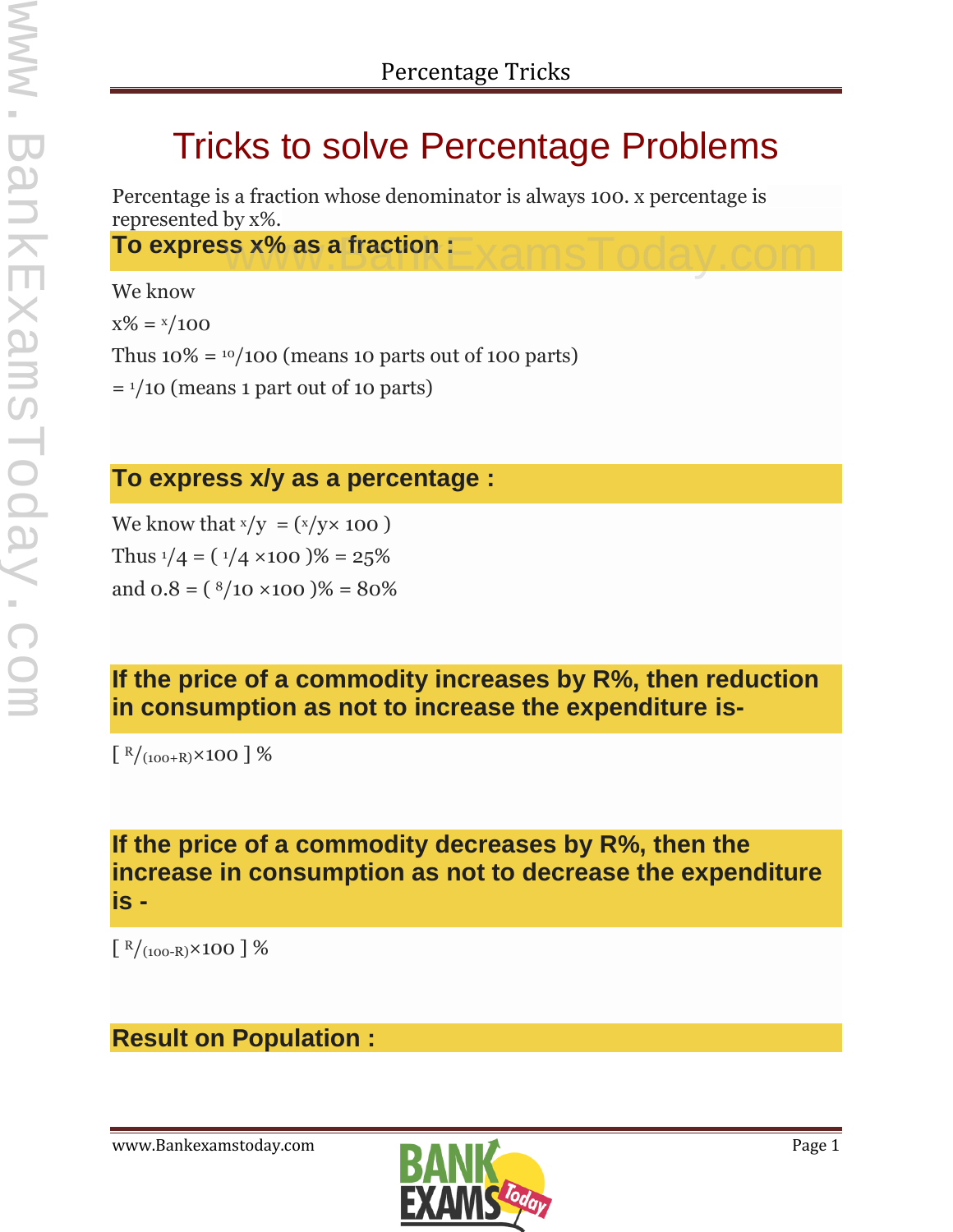Let the population of a town be P now and suppose increases the rate of R% per annum, then :

msToday.com

- 1. Population after n years =  $P(1+ R/100)^n$
- 2. Population n years ago =  $P/(1+R/100)^n$

# **Result on Depreciation :**

Let the present value of a machine be P. Suppose depreciates at the rate of R% per annum Then :

**1.** Value of the machine after n Years

$$
= P (1 - R/100)^n
$$

**2.** Value of the machine n years ago

$$
= P / (1 - R / 100)^{n}
$$

If A is  $R\%$  more than B, then B is less than A by

 $\left[ \frac{R}{100+R} \times 100 \right]$ %

If A is R% less than B, then B is more than A by

 $\left[ \frac{R}{100-R} \times 100 \right]$ %

• Net % change =  $x + y + xy/100$ 

## **Some Observation**

#### **#1**

If 20% candidate failed in an exam then observations are

- 80% represent passed in exam
- 100% represent total appeared in exam
- (80%-20%) = 60% represent difference between passed and failed candidate in exam

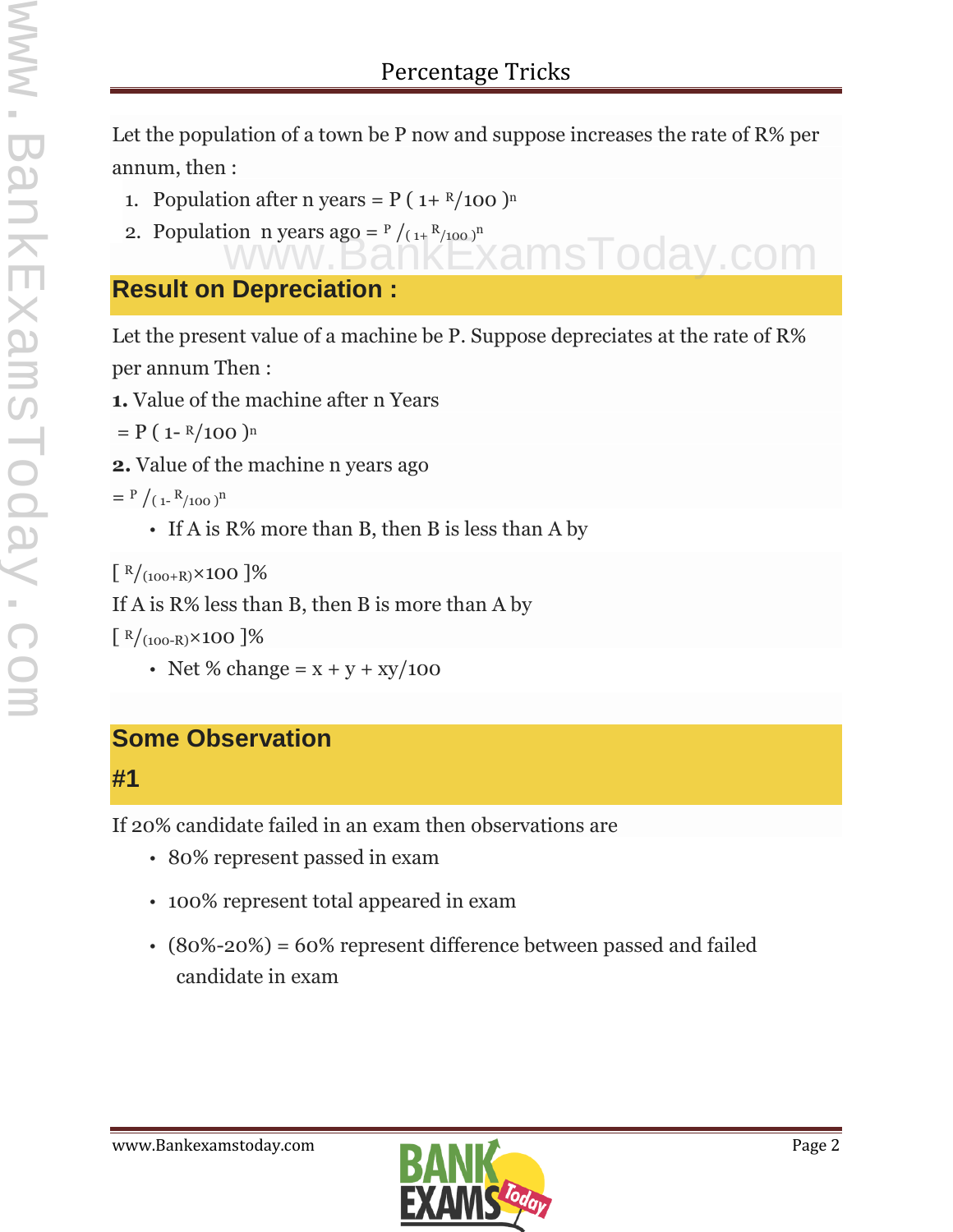

#### **#2**

If a number is increased by 25% then observations are

- 100% represent the old number
- 125% represent the new number.



# **#3**

Remember that Base in the given sentence (Question) is always 100%

Eg. Income of Ram is increased by 20%

In this sentence

100% - represent the income of Ram

20% - represent increment

120% - represent new income of Ram.

#### **Remember it :**

```
1 = 100\%1/2 = 50\%1/3 = 33 \frac{1}{3}\%1/4 = 25\%1/5 = 20\%1/6 = 16^{2}/3%1/7 = 14^{2}/7\%1/8 = 12^{1}/2%1/9 = 11^{1}/3\%
```
www.Bankexamstoday.com **Page 3** 

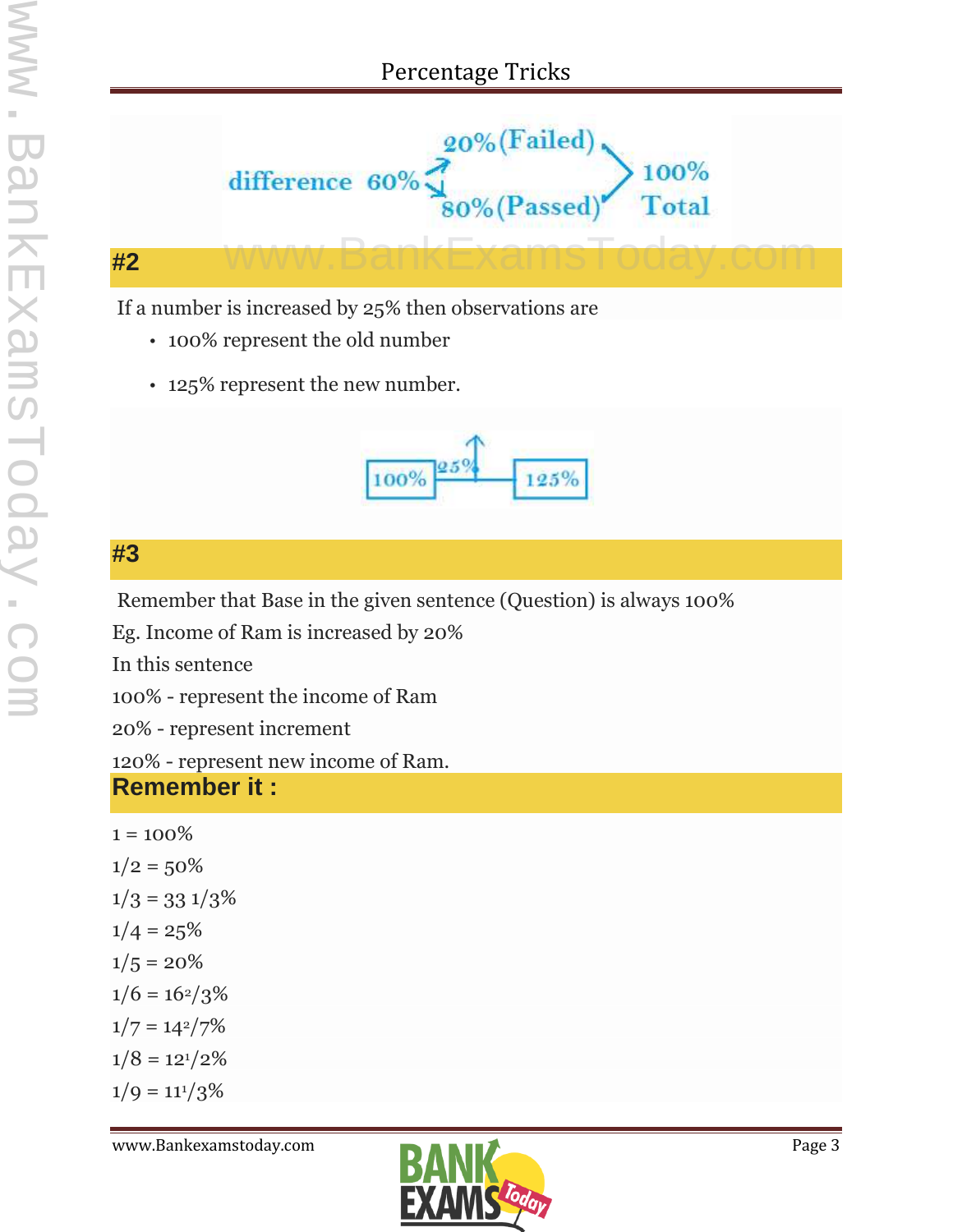

# **Examples**

## **#1**

Q. If the difference between 62% of a number and 3/5th of that number is 36.

what is the number ?

Sol: Let the number be x. Then  $x \times 62\% - x \times \frac{3}{5} = 36$  $x \times 62\% - x \sqrt{60\%} = 36(60\% = 3/5)$  $x \times 2\% = 36$  $x \times 2/100 = 36$  $x = 36 \times 100 / 2 = 1800$ **#2**

www.Bankexamstoday.com **Page 4**